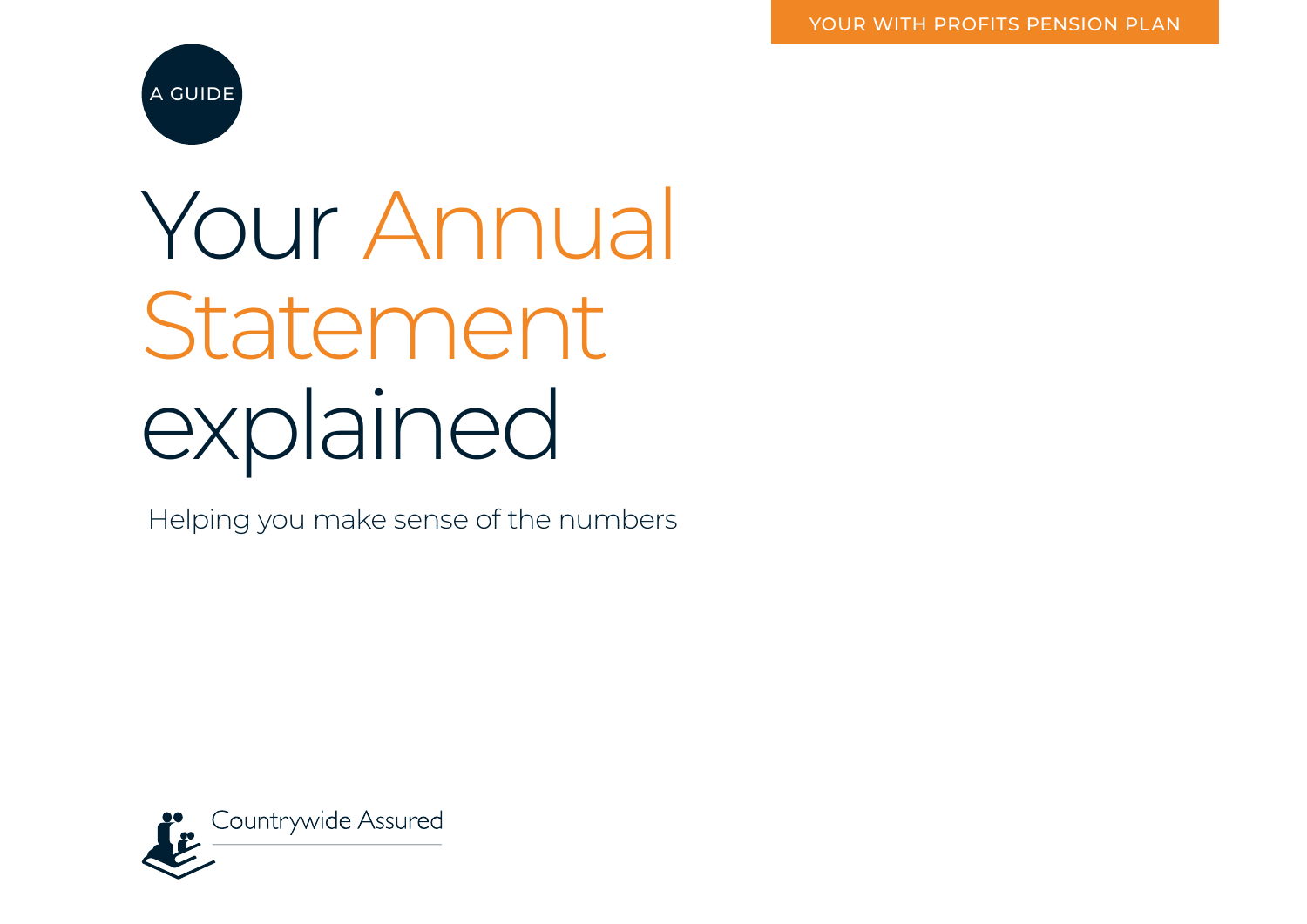### The purpose of this guide The purpose of this guide

| <b>Understanding your</b><br><b>Annual Statement</b> | 02-04 |
|------------------------------------------------------|-------|
| Frequently asked questions                           | 05-06 |
| Reviewing your Annual Statement                      |       |
| What's next?                                         |       |
| Useful services and support                          |       |

Definition of key terms **09-10**

We recognise this statement is new to you and at first glance may be a bit overwhelming, which is the reason for creating this guide. It aims to help you make sense of your statement and highlight key details and things to look out for. You'll also find a list of frequently asked questions (FAQs) on pages 05 and 06, made up of typical queries to our Customer Services helpline.

Your Annual Statement provides important information about your pension.

The 'new and improved' statement not only features extra information about your pension, but also 'behind the scenes' details about how your With Profits plan works. For example, the plan value and a breakdown of how this is calculated, as well as more detail about your plan benefits and charges. These improvements are designed to help you make informed decisions about your pension and, while the statement may be new, the way your pension plan operates remains unchanged.

Our aim is to keep things simple. But there are some things we cannot avoid, such as widely-used industry terms. You'll find all the definitions of the terms included in this guide and your Annual Statement on pages 09 and 10 – should you need them – with those included in this guide underlined. You'll also find we've highlighted important messages and information with the help of icons – see the key below.

Should you need a refresher about your With Profits plan and how it works, visit our website [countrywideassured.co.uk/with-profits/](https://www.countrywideassured.co.uk/with-profits/)

Key:

A key to the icons used throughout this guide.





The statement shown here is an example created specially for this guide. It aims to help you navigate your way around this important document. Your own Annual Statement will show features and amounts relating to your plan and will differ from those shown in the examples included in this guide.

If anything is unclear or you need more information, please contact us using the number shown at the top of your statement and having your plan number to hand will help too.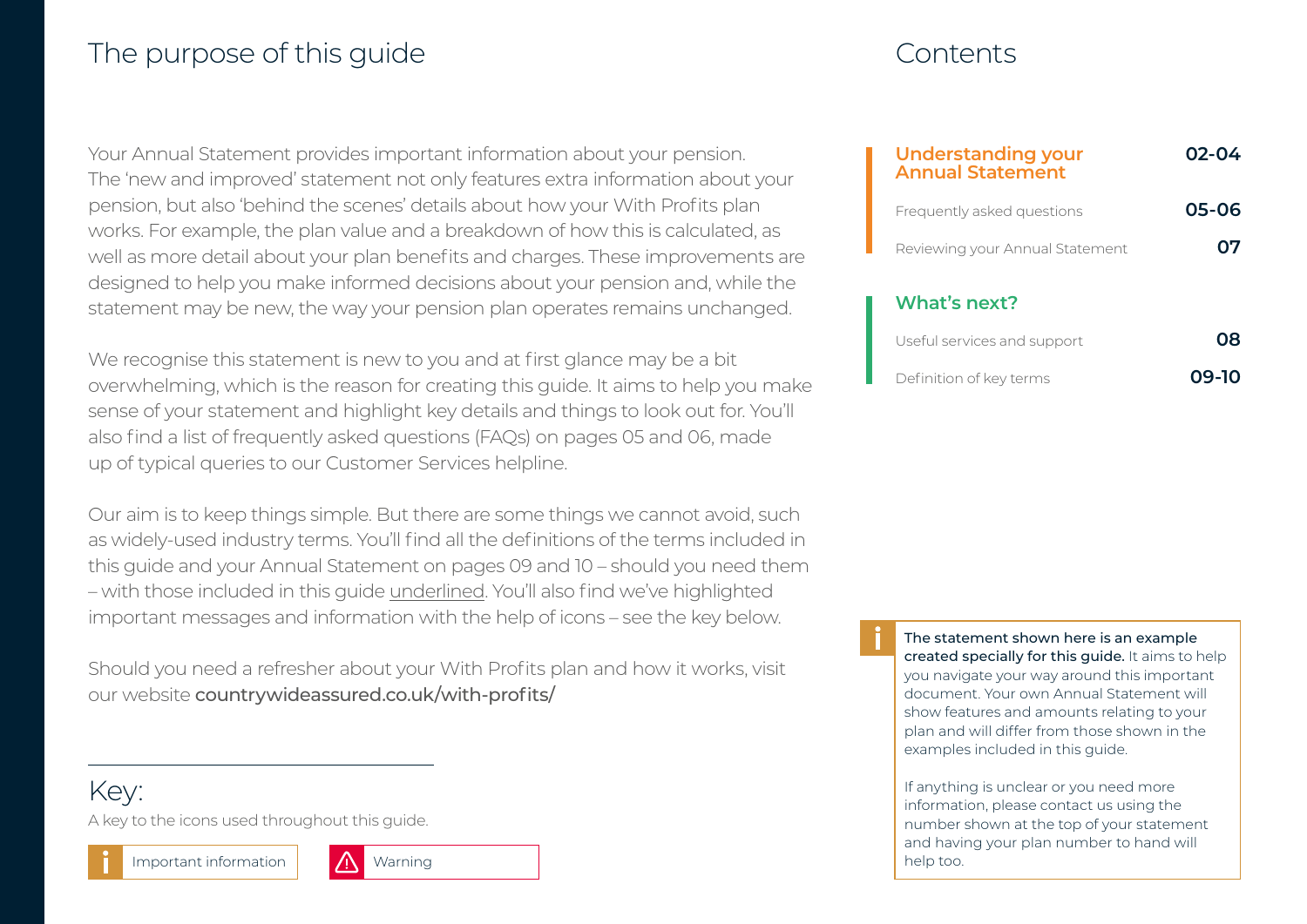### Understanding your Annual Statement



**Please remember that the plan and transfer values may go down as well as up.**

This page offeres a snapshot of your plan overe the past 12 MONTHS. THE SUMMARY HIGHLIGHTS KEY DETAILS SO YOU CAN SEE AT A GLANCE YOUR PENSION PLAN'S PROGRESS SINCE LAST year's statement.

Your Annual Statement is designed to help you check you're on track to achieve your financial goals, such as saving for retirement. It will help you see if you need to make any changes. We can't stress enough that getting guidance or advice is essential, especially if you have complex financial arrangements.

Here you'll find your selected retirement date. It's not fixed so let us know if you want to change it. But first check whether a change to your selected retirement date will affect your guarantee. If your plan is running beyond your selected retirement date, your Annual Statement will show a date extended either by five years or to your 75th birthday.

This figure shows your regular contributions including tax relief. You'll find the total contributions for the last year shown further down the statement.

This is a summary of your pension charges for the last year. They reflect the cost of looking after your pension and for providing your plan benefits, such as death benefit and waiver of contribution. The amount shown against the estimated annual management charge also takes into account the cost of providing your plan's guarantee. See page 09 for more details about the guarantee charge. You'll find a breakdown of all the charges in the section 'Your plan – money out' shown on page 04.

Your pension has a quarantee, which is shown here in the summary. You'll find more details under 'Added extras' in the 'Money in' section. If you decide to transfer or access your money before your selected retirement date, you will lose this guarantee. Call us to find out more and get help before taking any action.

Here you can see at a glance the value of your plan and how this compares to your previous annual statement. It shows the growth achieved over the past year, taking into account the plan contributions and charges.

Please remember that the plan and transfer values may go down as well as up. Your pension guarantee will not be affected by investment performance.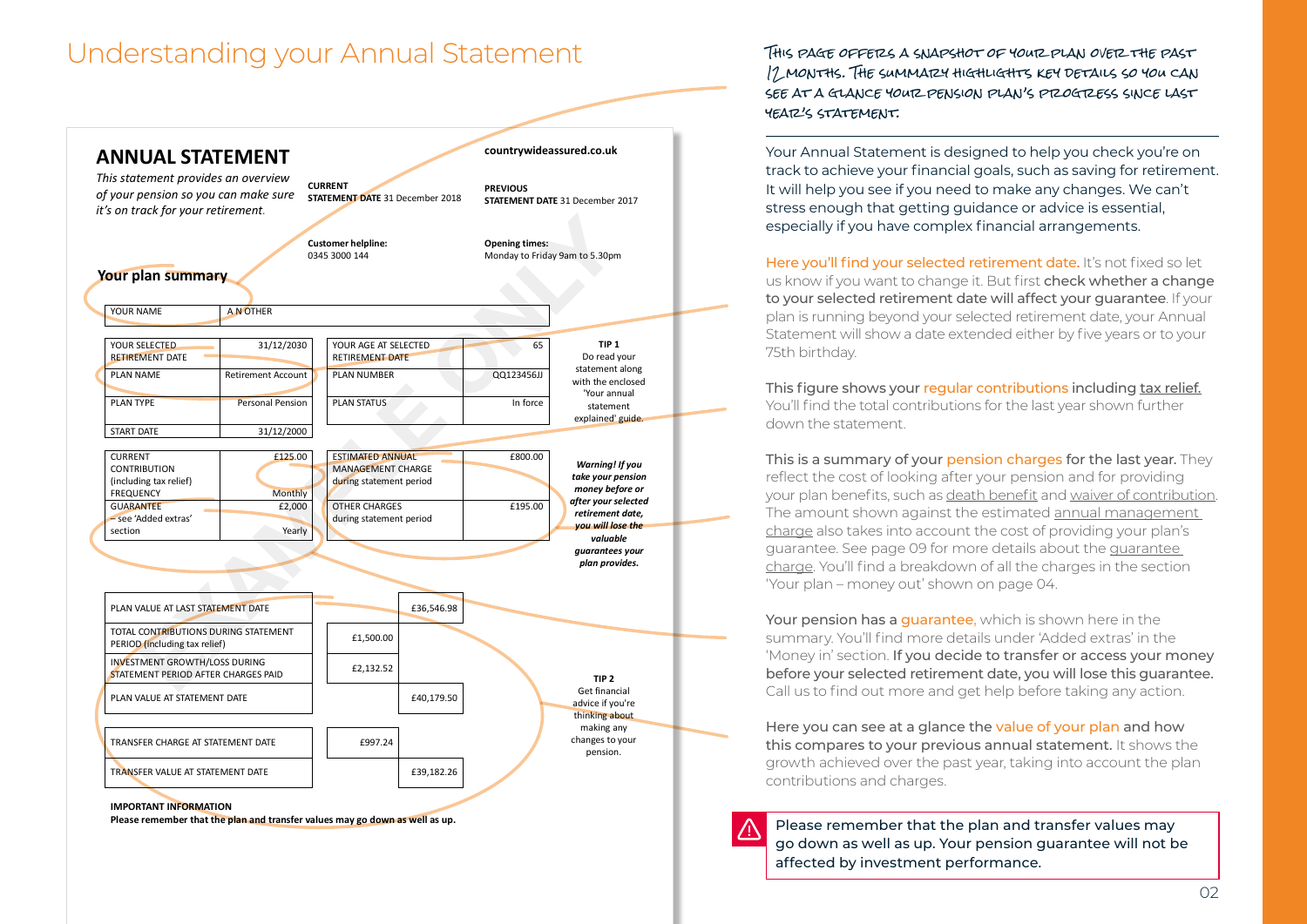### Understanding your Annual Statement All the benefits covered by your pension are shown here.

This section shows the behind-the-scenes workings of your plan. It's designed to help you understand better what type of pension plan you have by being more transparent about how it works.



#### **BUYING AND SELLING UNITS**

The price we pay when selling investment units should you decide to transfer your plan or take your retirement benefits is referred to as the 'bid price'. Whereas the price at which we buy the investment units with your contributions is referred to as the 'offer price'. The bid price is always lower than the offer price. The difference between each price is referred to as the 'spread'.

The cost of buying and selling units is referred to as the 'bid/offer spread' – see the Money Out section below.

#### **WHAT ARE CAPITAL UNITS?**

Capital Units have a higher annual management charge than accumulation units. Capital units are purchased in the early years (often the first 1-2 years following plan setup or a contribution increase) as a way of spreading initial charges over the life of the plan. Often capital units are switched to accumulation units after a specified period, so the higher charges are no longer taken after that time.

**INVESTMENT PERFORMANCE** For information about your Investment fund(s), visit countrywideassured.co.uk

### **WHAT ARE ACCUMULATION UNITS?**

This is a type of unit which has a lower annual management charge than capital units. Your ongoing plan charges are taken from these units. They are found on all unit-linked plans. If there are also capital units in the plan, then accumulation units will be bought after the end of the capital unit period, and for all one-off lump sum payments. For more information, please refer to your plan terms and conditions.

Your plan benefits are available to you during the term of your plan. If you need to remind yourself of what each benefit provides, see pages 09 and 10.

### This table shows two types of 'unit' in your With Profits fund.

Your contributions buy units in your fund and each unit has a price, which changes daily. For more information about these two types of units, capital and accumulation, see page 09.

The table shown here is one example of the behind-the-scenes detail. It's highlighting existing information about your pension, which means it has not changed in any way.

The 'Total plan value' is calculated by multiplying the unit types by the unit prices. This plan value differs from your Guaranteed minimum fund value or Guaranteed minimum pension, because your pension has a built-in guarantee agreed at the outset of your plan. It means that at your selected retirement date, you'll receive the larger of these two values.

If your plan has a Guaranteed minimum pension, this is shown on your Statement Summary. For our customers with a Guaranteed minimum fund value, we are working towards providing this figure on your Annual Statement in the future and so for now, you can find this information by calling us using the telephone number at the top of your Annual Statement.

The values shown on the statement opposite use 'unsmoothed' prices, although in some cases the 'smoothed' price may be used to calculate your plan value. For more information, see 'Smoothing' on page 10.

The transfer value shown here is calculated using the 'unsmoothed' price, although in some cases the actual transfer value may be lower than the amount shown on your statement because of smoothing. The transfer value takes into account the transfer charge, which only applies if you decide to transfer your pension to another provider or take your money before your selected retirement date.

With Profits plans use a technique known as 'smoothing' to even out any short-term ups and downs of your policy's fund prices. This helps reduce the impact of changes in the unit prices. See page 10 for more details.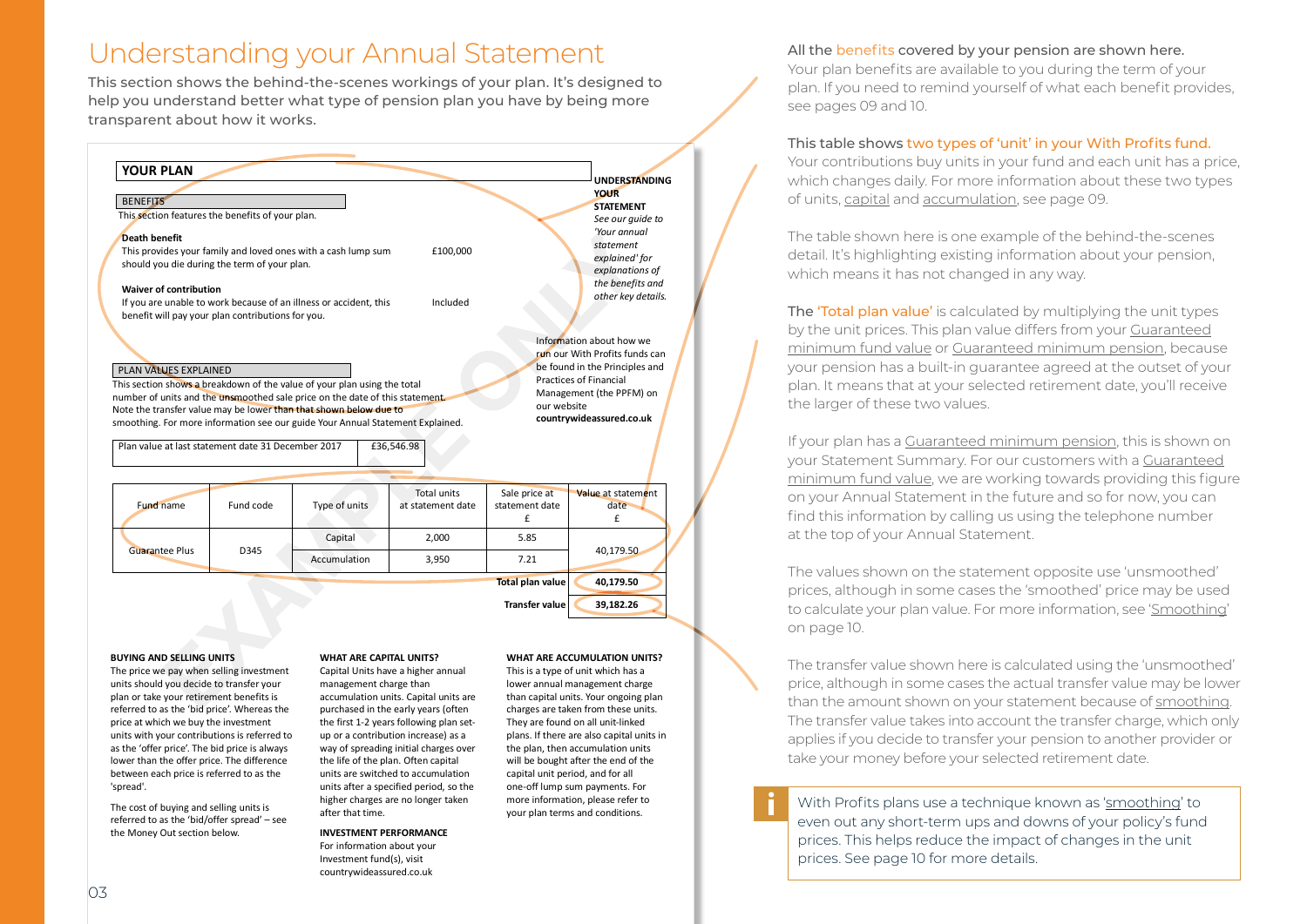

The 'extras' shown here are particular to your plan and usually linked to your selected retirement date. **These are valuable bonuses or guarantees, which you could lose if you take your money before or after your retirement date.**

#### **Guaranteed Minimum Pension**

This guarantees a minimum pension at a selected retirement date. You'll receive either a pension provided by your guaranteed minimum pension or one provided by your plan value, whichever is the greater amount.

The guarantee is linked to a selected retirement date, which means it will no longer be valid if any money is taken out before the selected retirement date. **So if you take your pension money before or after your selected retirement date, you will lose this valuable guarantee.**

#### **YOUR PLAN – MONEY OUT**

| CHARGES DURING 12 MONTHS TO 31 DECEMBER 2018 |  |  |
|----------------------------------------------|--|--|
|                                              |  |  |

ESTIMATED ANNUAL MANAGEMENT CHARGE £800.00

OTHER CHARGES

| Administration charge £ 90.00          |  |
|----------------------------------------|--|
| Death Benefit £ 20.00                  |  |
| Waiver of contribution Benefit £ 10.00 |  |
| Bid/offer spread £ 75.00               |  |

**TOTAL £995.00**

This charge covers the cost of managing the investment fund(s) and administration. The annual management charge is calculated each day based on the value of the fund. Because we deduct the charge when pricing the fund rather than by selling units from your plan, the amount shown on your statement is an estimated charge.

The cost of buying and selling units is referred to as the 'bid/offer spread'. See 'Buying and selling units' above for an explanation.

We are committed to protecting and respecting your privacy. Our Privacy Plan explains when and why we collect personal information, how we use it, the conditions under which we may share it with others and how we keep it secure. The Plan also explains how you can obtain details of the information we hold about you and the choices you have about how we use your information. You can find a full copy of our Privacy Plan on our website at countrywideassured.co.uk or by calling our Customer Services Team on 0345 3000 144.

**TIP 3 TIP 4** Any questions? Call us on 0345 3000 144 Opening times

Before you take any action, please get financial and/or tax advice to understand fully the outcomes.

The added extras section shows any benefits that have the potential to increase your plan value.

The 'added extra' shown in this example is a pension guarantee. Your pension has a guarantee, so this is where to look for more information, including the type of guarantee your plan offers.

If you decide to transfer or access your money before your agreed retirement date, you could lose this guarantee. Call us to find out more and get help before taking any action.

### This section lists all the costs of providing each of your plan benefits as well as our charges for looking after your plan.

The administration charge shown on the statement is also known as the 'Policy charge'. It enables you to not only understand what you're paying for but also to view your plan charges alongside the growth in value over the past year. For further details about your plan benefits and charges, see pages 09 and 10.

To find out more about your With Profits plan, see our website [countrywideassured.co.uk/with-profits/](https://www.countrywideassured.co.uk/with-profits/)For details of how we run our With Profits funds, see our Principles and Practices of Financial Management (PPFM) and our annual 'Report to With Profits Policyholders', giving details of our compliance with the PPFM, on our website [countrywideassured.co.uk/with-profits/](https://www.countrywideassured.co.uk/with-profits/)

### MY PENSION'S GOT A GUATZANTEE. I COULD LOSE IT IF I TRANSFER MY PLAN OR TAKE THE CASH BEFORE MY SELECTED RETIREMENT DATE. BETTER GET ADVICE.



For customers no longer paying into their plan – referred to as a 'paid-up' plan – the charges will continue to be deducted. In some cases, this may cause the plan value to reduce to nothing.

If you decide to leave your plan to run beyond your selected retirement date, charges will continue to be deducted.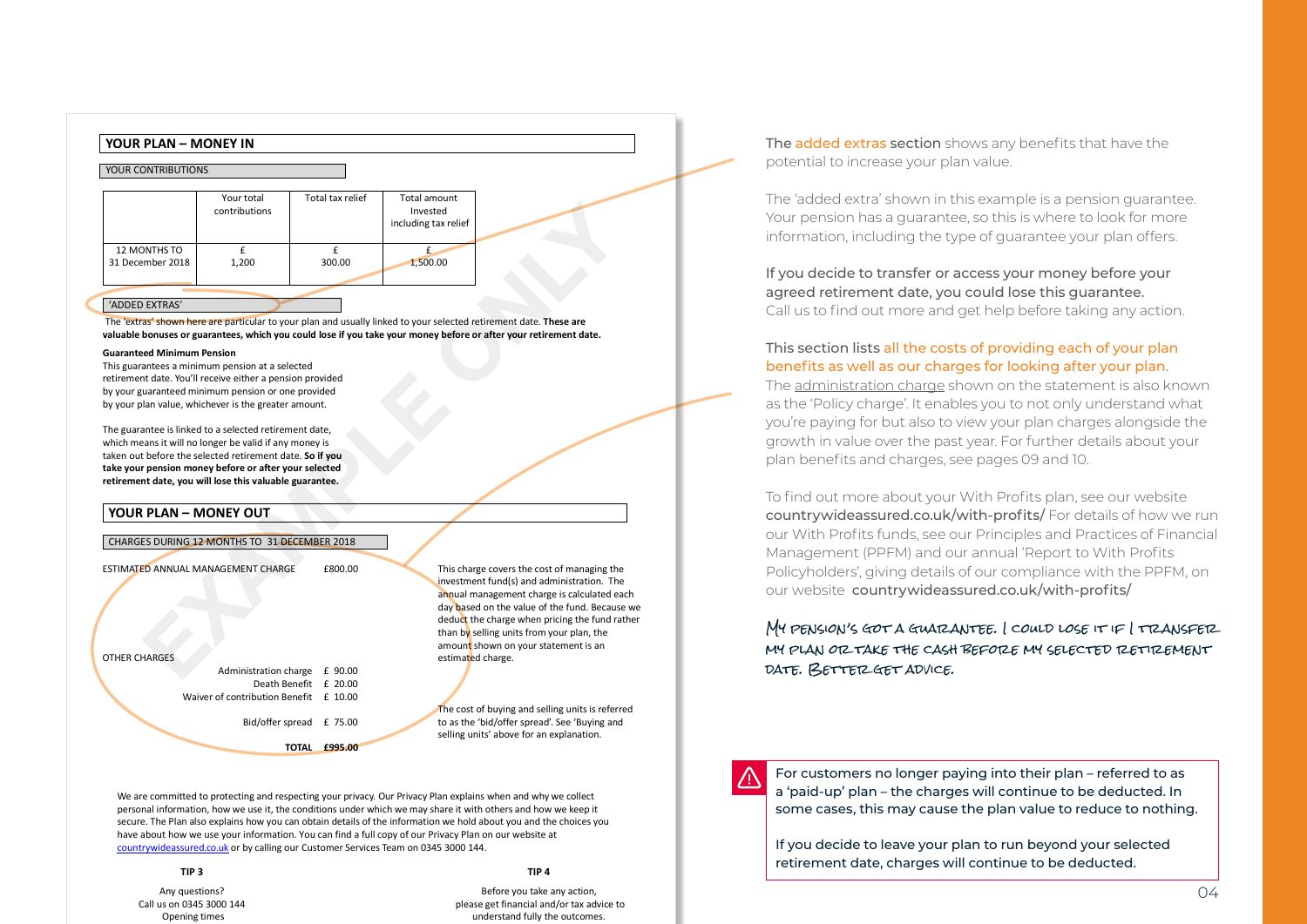### Frequently asked questions

Here are the most popular questions our customers ask after receiving their Annual Statement:

### Q How can I find out more about the charges?

A See your Annual Statement, section 'Your plan – money out'. There you'll find a breakdown of charges for each of your plan benefits, if any, over the past year as well as the cost of looking after your plan. Knowing your plan charges enables you to weigh up the cost relative to the growth in value of your pension.

### Q How are the charges paid for?

A This depends on the type of pension plan you have with us. For example, for some policies, our charges are covered by the unit price or by selling investment units, and others, by deducting an amount from the regular contribution.

### Q I have a With Profits pension, why does my statement show units?

A Your pension contributions buy units in our With Profits fund(s), which is a type of 'pooled investment' fund. This means that you pay into the fund along with other policyholders. The combined contributions are invested in shares, bonds and property over a set period of time. Once all the costs of running the fund have been deducted, the money left over, i.e. the profit, is distributed to the fund's policyholders. The amount of profit will depend on how well the investment fund is performing.

### Q My fund value is more than the Guaranteed minimum fund value, so is my guarantee worthless?

A This can happen because investment performance rises and falls over time. Your guarantee is a valuable feature, which protects the value of your pension.

### Q Where can I get guidance or advice about my pension?

A If you're aged 50 or over, Pension Wise offer a free face-to-face or telephone appointment so you can get personal pension advice. Call 0800 138 3944 or visit [Moneyhelper.org.uk/](https://www.moneyhelper.org.uk/en/pensions-and-retirement/pension-wise) [pensionwise](https://www.moneyhelper.org.uk/en/pensions-and-retirement/pension-wise)

Or talk to an independent financial adviser (IFA). Visit **[unbiased.co.uk](https://www.unbiased.co.uk/)** to find one in your area.

### Q Can I switch funds?

A It may be possible to switch funds, but this will affect your pension guarantee. Please contact us to find out more.

### Q How does a With Profits policy work?

A You can find out more in our Principles and Practices of Financial Management (PPFM) on our website: countrywideassured.co.uk/ with-profits/

### Q How can I transfer my pension plan?

A If you're thinking about transferring your pension plan to another company, we strongly recommend you get advice. Before you take any action, please check your guarantee because you will lose it by transferring your pension. It's important to look at all the details to make sure you don't lose out.

Should you decide to transfer your policy, please bear in mind the transfer value will reflect the lower of the 'smoothed' or 'unsmoothed' unit price. The value is calculated on receipt of your transfer request. For more information see 'Smoothing' on page 10.

See our website for our dedicated guide 'Your pension transfer explained' or call us to send you a printed copy.

### Q Where can I find fund performance information?

A As performance information changes daily, you'll find the latest short and long term results for each of our funds on our website [countrywideassured.co.uk](https://www.countrywideassured.co.uk/)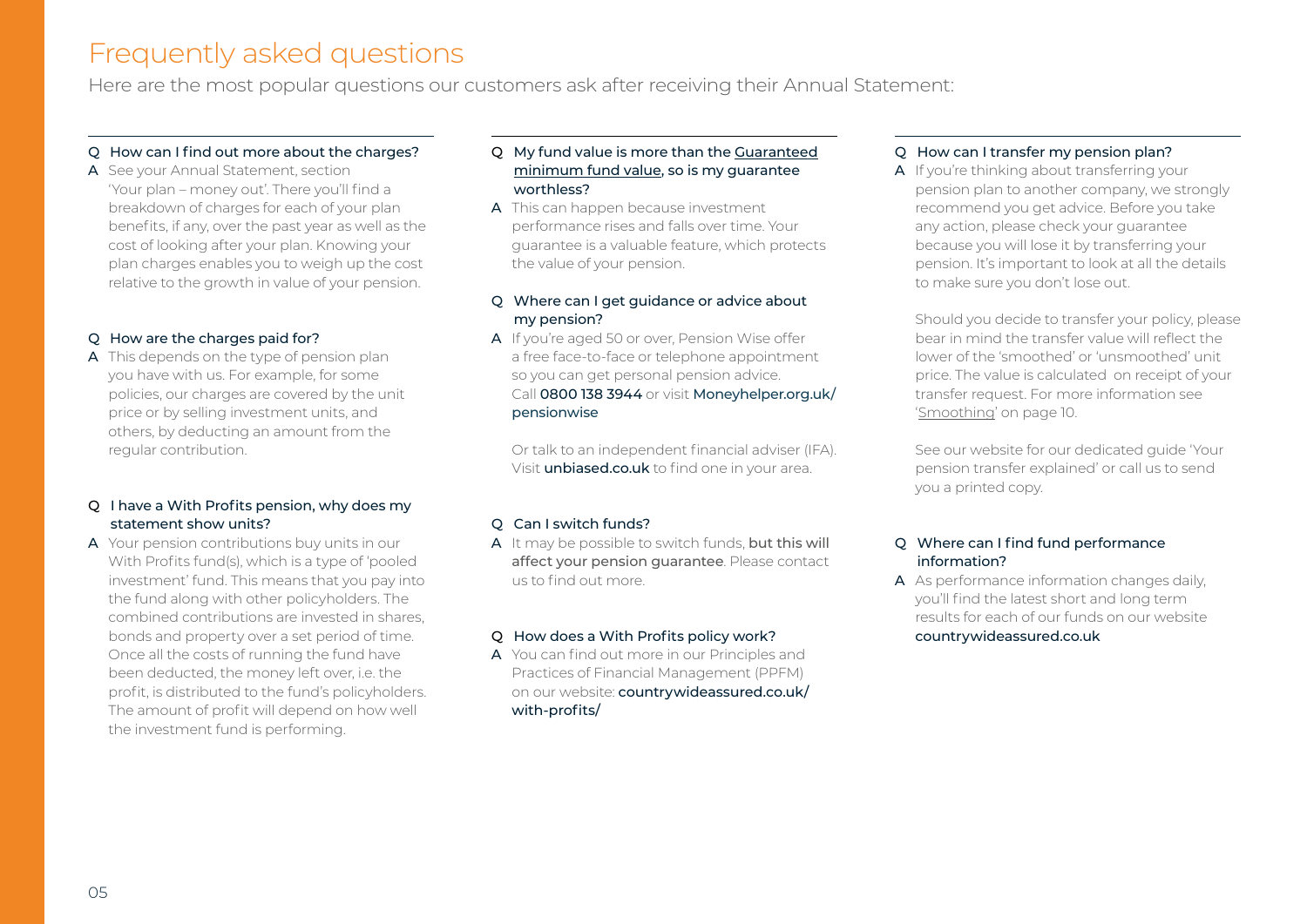### Q How can I cash-in my plan?

A We strongly recommend you get advice before taking any action. This needs careful thought, especially as you have a guarantee. It's important to check the details to make sure you don't lose out. To find an independent financial adviser (IFA) in your local area visit [unbiased.co.uk](https://www.unbiased.co.uk/).

If you have any questions about your pension plan or would like any information on taking your retirement benefits, call us using the telephone number at the top of your statement.

### Q Where can I find more about my pension options at retirement?

A Visit our website [countrywideassured.co.uk](https://www.countrywideassured.co.uk/) where you'll find details of all your pension options and a copy of our comprehensive guide 'Your pension options explained.'

If you're aged 50 or over, Pension Wise offer a free face-to-face or telephone appointment so you can get personal pension advice. Call 0800 138 3944 or visit [Moneyhelper.org.uk/](https://www.moneyhelper.org.uk/en/pensions-and-retirement/pension-wise) **[pensionwise](https://www.moneyhelper.org.uk/en/pensions-and-retirement/pension-wise)** Or speak to an independent financial adviser (IFA). You can find one in your local area by visiting [unbiased.co.uk](https://www.unbiased.co.uk/)

### Q How do I let you know about my change of address?

A Call us using the telephone number at the top of your statement. Or complete the 'Change of address' form enclosed with your Annual Statement and return it to the address provided on the form.

### Q How can I increase my contributions?

A It may be possible to increase (or reduce) your contributions but it depends on the type of pension plan you have with us. The best way to find out is to call us using the telephone number at the top of your statement.

### Any questions?

To find the answers visit [countrywideassured.co.uk](https://www.countrywideassured.co.uk/) or call us using the telephone number at the top of your statement.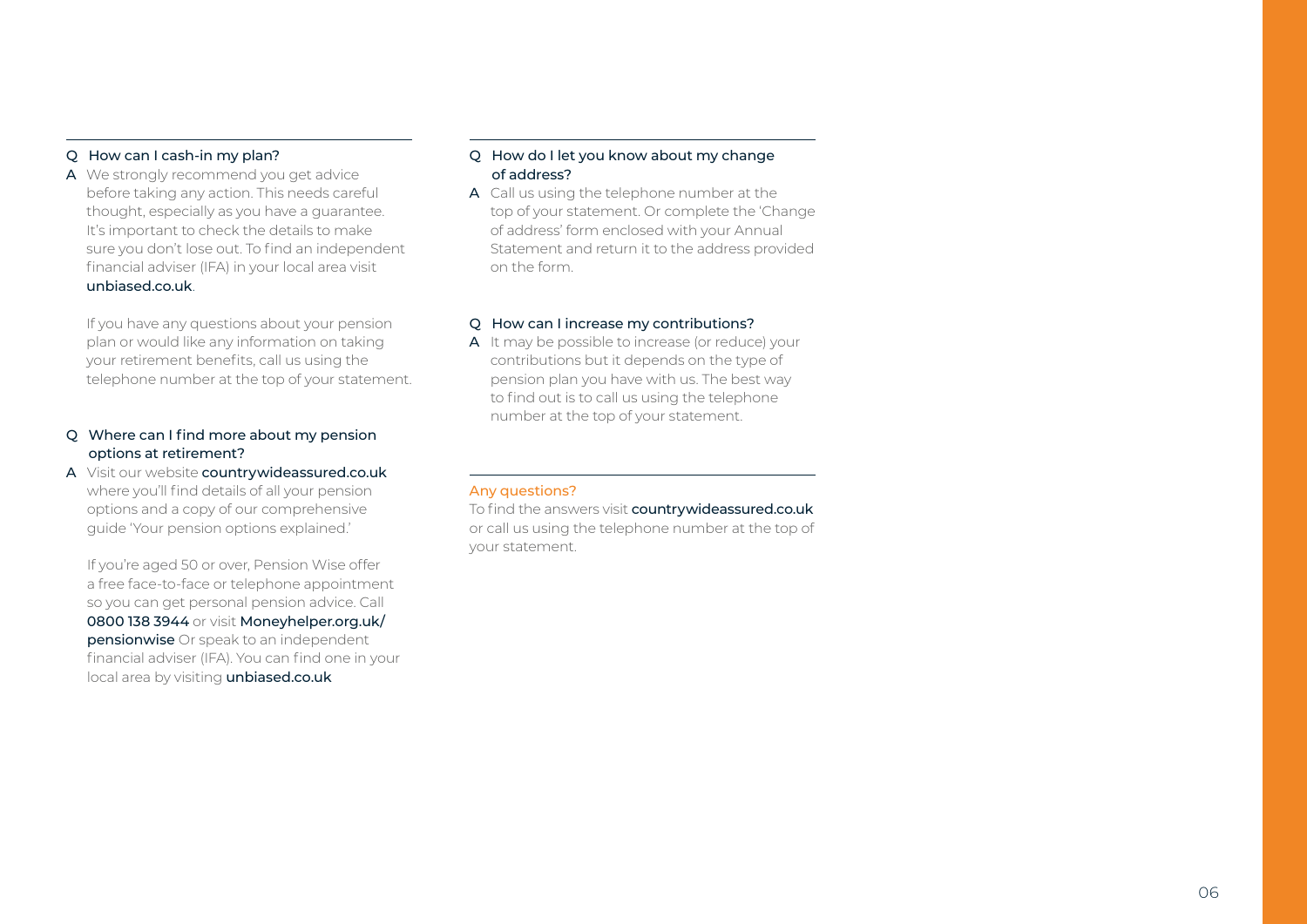### Reviewing your Annual Statement

### Taking stock of your world

Reviewing your annual statement offers an opportunity to take stock of your financial and personal situation. It's important to consider whether your pension plan continues to support you and your loved ones in a way that is relevant to your financial and personal circumstances today.

Take a moment to consider the following questions:

- Have there been any changes that may affect your plan with us?
- Any health or lifestyle issues?
- Changes in the family?
- Are your personal details on the statement correct?
- Have your circumstances changed?
- Have you moved house?
- Moved abroad?
- Changed jobs or working patterns?

It's important to let us know of any changes, especially if you move home. This way we can keep you updated about your pension plan and you avoid missing any key calendar dates.

### How to use your Annual Statement

Thinking about the past year and what you might have in mind for the future, how can your Annual Statement help you?

It may help to answer important questions such as:

- How does the value of my pension this year compare to last? i.e. is my money growing?
- When combined with my other savings, will this pension plan give me enough at retirement?
- Do I need to save more for retirement?
- Is my current investment fund performing well enough to meet my financial goals?
- Are my fund choices right for me?
- What guarantees does my pension offer and when?
- My plan has life cover, is the level of life cover too much or too little?
- Do I need to get some financial guidance or advice?

These are just a few examples of the sort of questions you may want to ask yourself when reviewing your Annual Statement.

### Thinking ahead

Having completed a review of your Annual Statement, we recommend you consider what may be on the horizon in the coming year and whether this may mean making changes to your pension plan. You'll see below we have included some questions that may be relevant to you following your review.

### Do you want to put more into your pension?

It may be possible to put more into your plan. To find out, call us using the telephone number at the top of your statement.

### If you're thinking of transferring your pension plan, are there any important guarantees you need to pay attention to?

Your pension has a guarantee, which is a valuable benefit. Get advice. If you don't have  $\Box$  a financial adviser visit **[unbiased.co.uk](https://www.unbiased.co.uk/)** to find one in your area.

### Do you want to change your selected retirement date?

Call us using the telephone number at the top of your statement to find out what change, if any, you can make to the end date of your plan.

Please bear in mind that making any changes to your retirement date could mean losing your guarantee.

### Is your money invested in the right fund for the short or long term? Or somewhere in the middle?

You can find latest fund information on our

website [countrywideassured.co.uk](https://www.countrywideassured.co.uk/)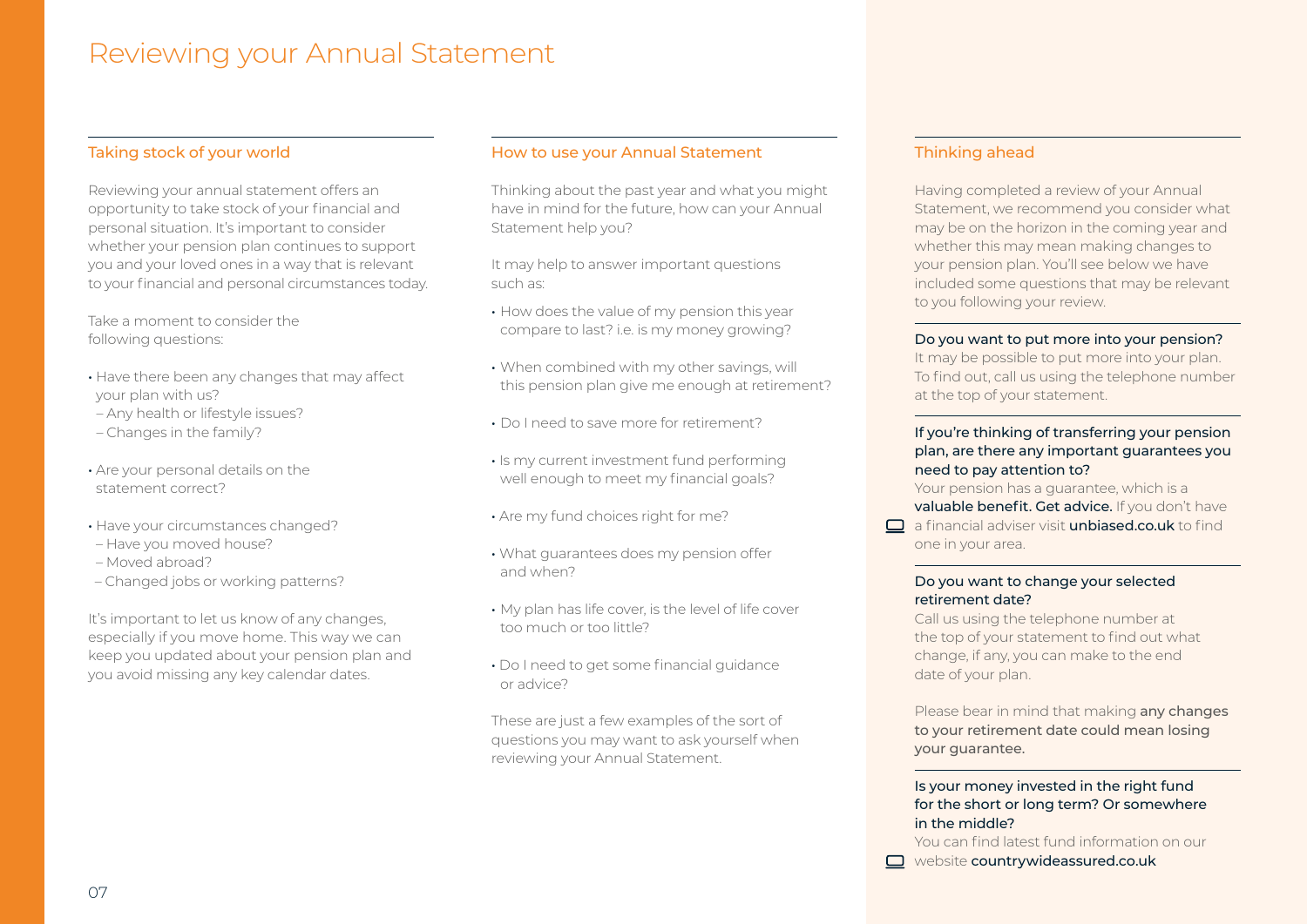### What's next?

Useful services and support

### Get advice – Pensions



### Free guidance

Pension Wise offers dedicated, impartial advice and guidance on all things pension related. It's a service set up by the government to help people better understand their pension options following the 2015 pension reforms.

### Free appointment

Pension Wise offers free face-to-face and/or telephone appointments. It's available to everyone aged 50 and over, no matter how large or small the amount of pension savings.

It may be a good idea to prepare for an appointment. See the Money Helper booklet: 'Your pension: your choices'.

### $\Box$  [Moneyhelper.org.uk/pensionwise](https://www.moneyhelper.org.uk/en/pensions-and-retirement/pension-wise)

**C** 0800 138 3944 – see the Money Helper booklet for further information about this service.

## **Money<br>Helper**

This is an independent and impartial service set up by the government. It offers a wide range of information, advice, tools and tips on pensions and other topics, all designed to help people make 'informed decisions and plan for a better future'.

#### □ [moneyhelper.org.uk](https://www.moneyhelper.org.uk/en) 0800 138 7777  $\mathbf{C}$



This guide is one of many available from Money Helper: 'Your pension: your choices'.



### Independent financial advice

Getting up-to-date and independent advice could save you money in the long run. It's important to view an adviser's upfront fee alongside the potential long-term savings in areas such as tax and charges.

A pension expert will review existing pension savings and offer options that are personal to individual needs – a welcome benefit if there are complex circumstances to consider, such as health and/or dependants.

For many, getting independent advice takes away the fear of making the wrong decisions and the stress of shopping around.

Finding a local independent adviser is easy. Visit [unbiased.co.uk](https://www.unbiased.co.uk/)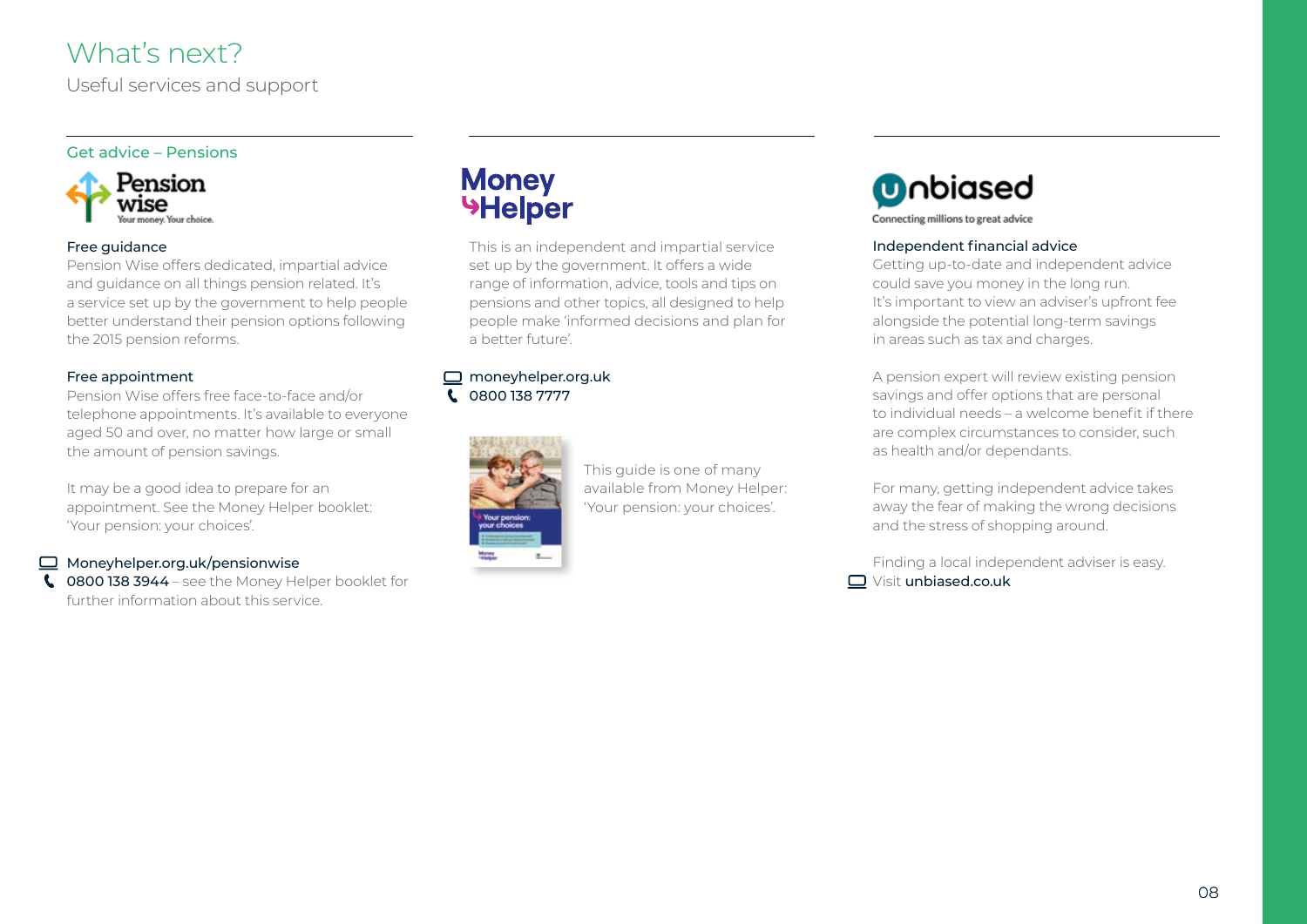### Definition of key terms

### Accumulation units

Typically, accumulation units are purchased for regular contributions, from year two or three onwards, and for all one-off lump sum payments. The ongoing policy charges are paid for by cashing-in units.

### Administration charge

Also referred to as a policy charge, this covers the cost of looking after your plan until your selected retirement date. See your latest Annual Statement for more details.

### Allocation rate

This relates to the portion of your contribution that is invested in your plan.

### Annual management charge

This charge covers the cost of administration. The amount shown against the estimated annual management charge on your statement also takes into account the guarantee charge.

The annual management charge is calculated each day based on the value of the fund. Because we deduct the charge when pricing the fund rather than by selling units from your plan, the amount shown on your statement is an estimated charge.

### Bid/offer spread

The bid price is the price we pay when selling investment units should you decide to cash-in your plan or make a claim. The offer price is the price at which we buy the investment units with your contributions. The bid price is always lower than the offer price. The difference between each price is referred to as the 'spread'. The bid/offer spread contributes to the cost of investing your contributions into the investment fund.

### **Bonus**

Receiving a bonus at the selected retirement date is possible should the final plan value exceed the value of the guarantee. It's the difference between these two amounts that creates the bonus and is calculated on an individual basis. This is the only potential bonus connected to your pension. To find out more about the bonus relating to your particular pension plan, please call us quoting your plan number.

### Capital units

This type of unit tends to be used during the early years of a plan but not exclusively, for example, an increase in contribution. Your contributions buy capital units and after a specified period, there is a switch from capital to accumulation units. The annual management charge tends to be higher for capital units.

### Death benefit

This provides your family and loved ones with a cash lump sum should you die.

### Disability benefit

This provides you with either a cash lump sum or income each year should you become ill or disabled before your selected retirement date. Details of the Disability benefit covered by your plan are shown in your plan's terms and conditions. Or you can find out more by calling us and quoting your plan number.

### Enhanced allocation

If your statement refers to an 'enhanced' allocation rate, it means the amount we invest in your plan is greater than the regular contributions you make.

### Guarantee charge

This charge covers the cost of maintaining your plan's guarantee and is deducted from your With Profits investment. The estimated annual management charge shown on your statement takes into account this charge.

### Guaranteed minimum fund value

This provides either a guaranteed minimum fund or plan value. You'll receive the higher of these two amounts. This guarantee is linked to your selected retirement date. It will no longer be valid if any changes are made to the plan, such as an interruption or reduction in the regular contributions, or any money is taken out of the plan before the selected retirement date.

### Guaranteed minimum pension

This guarantees a minimum pension at a selected retirement date. The amount will depend on the value of the plan. The guarantee is linked to a selected retirement date which means it will no longer be valid if any money is taken out before the selected retirement date.

### Retail Price Index (RPI)

It measures the change in the cost of a typical selection of retail goods and services and is one of the key measures of inflation.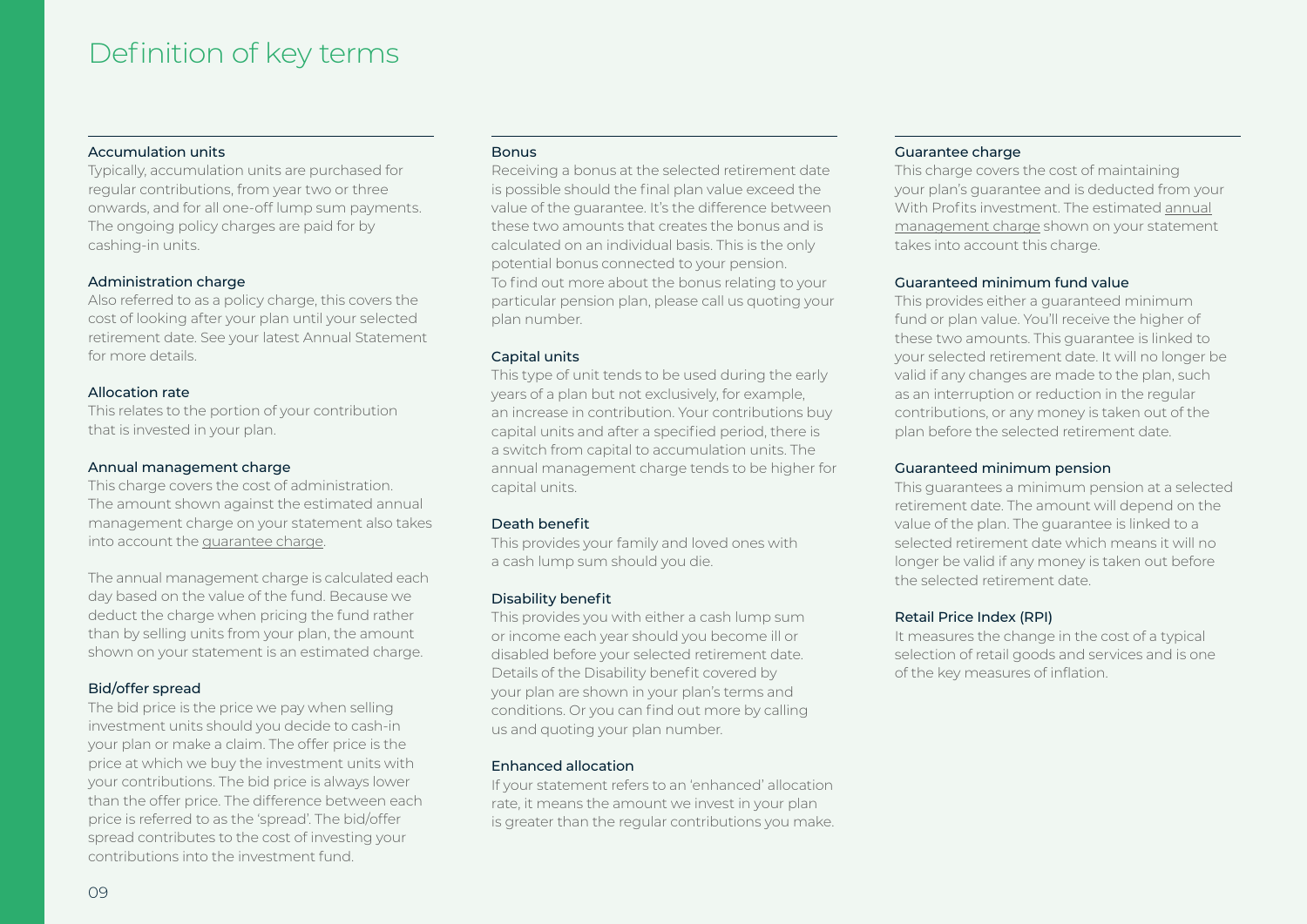### Smoothing

This is a special feature of With Profits plans. The smoothing process aims to even out any shortterm ups and downs of your policy's fund price. This helps reduce the impact of changes in the unit prices. In effect, the process creates two unit prices: a 'smoothed' and an 'unsmoothed' price.

In short, smoothing is a built-in safety mechanism which becomes increasingly important as a pension reaches its end date or at the death of the policyholder. In either event, the smoothed unit price is used to calculate the final value of your pension.

Should you choose to transfer your pension before your selected retirement date, the lower of the two prices will be used to calculate the transfer value.

### Tax relief

Paying into a pension attracts tax relief. This means, in addition to your pension contributions, the government 'tops up' a pension in the form of pension tax relief. The amount depends on your rate of income tax. Your pension contributions get tax relief at the highest rate of income tax you pay. For example, for a basic-rate taxpayer (20%) contributing £100 each month to their pension, this would actually cost them £80 because the government tops up the pension by £20, the amount that would have been taken in tax from £100 of their salary. For more information about tax relief visit:

[moneyhelper.org.uk/en/pensions-and](https://www.moneyhelper.org.uk/en/pensions-and-retirement/tax-and-pensions/tax-relief-and-your-pension)[retirement/tax-and-pensions/pension-tax](https://www.moneyhelper.org.uk/en/pensions-and-retirement/tax-and-pensions/tax-relief-and-your-pension)[allowances/tax-relief-and-your-pension](https://www.moneyhelper.org.uk/en/pensions-and-retirement/tax-and-pensions/tax-relief-and-your-pension)

### Waiver of contribution

If you are unable to work because of an illness or accident, this benefit will pay your plan contribution for you.

### Other guides available from Countrywide Assured

| A OUIDE<br>The pension<br>options<br>explained<br>A quide to help you understand your<br>current options and what to do next | A OUIDE<br>Yc<br>SU<br>ex<br>Helpin |
|------------------------------------------------------------------------------------------------------------------------------|-------------------------------------|
| Countrywide Assured<br>Ŀ                                                                                                     | r. –                                |

### Pension options guide

A guide to support and help you understand the different ways you can access your retirement savings. It's designed to give you a complete view so you can make an informed decision.



### Surrender process guide

Surrendering a policy isn't an easy decision to make, particularly if you have extra benefits and guarantees. This guide aims to help you weigh up the pros and cons and what to do should you decide to go ahead.

| A CUIDE                                | .<br>A GUIDE |
|----------------------------------------|--------------|
| Your pension                           | Тŀ           |
| transfer                               | Эľ           |
| explained                              | ex           |
| Helping you weigh up the pros and cons | How to       |
|                                        |              |
| Countrywide Assured                    | 6.9          |

### Transfer guide

A guide to help you weigh up the pros and cons of transferring your pension. It's a decision that needs looking at from every angle, because once you transfer your pension, there's no going back.



### Maturity guide

A guide to help you understand how to access your money when your policy reaches its maturity date and the options that may be available to you.